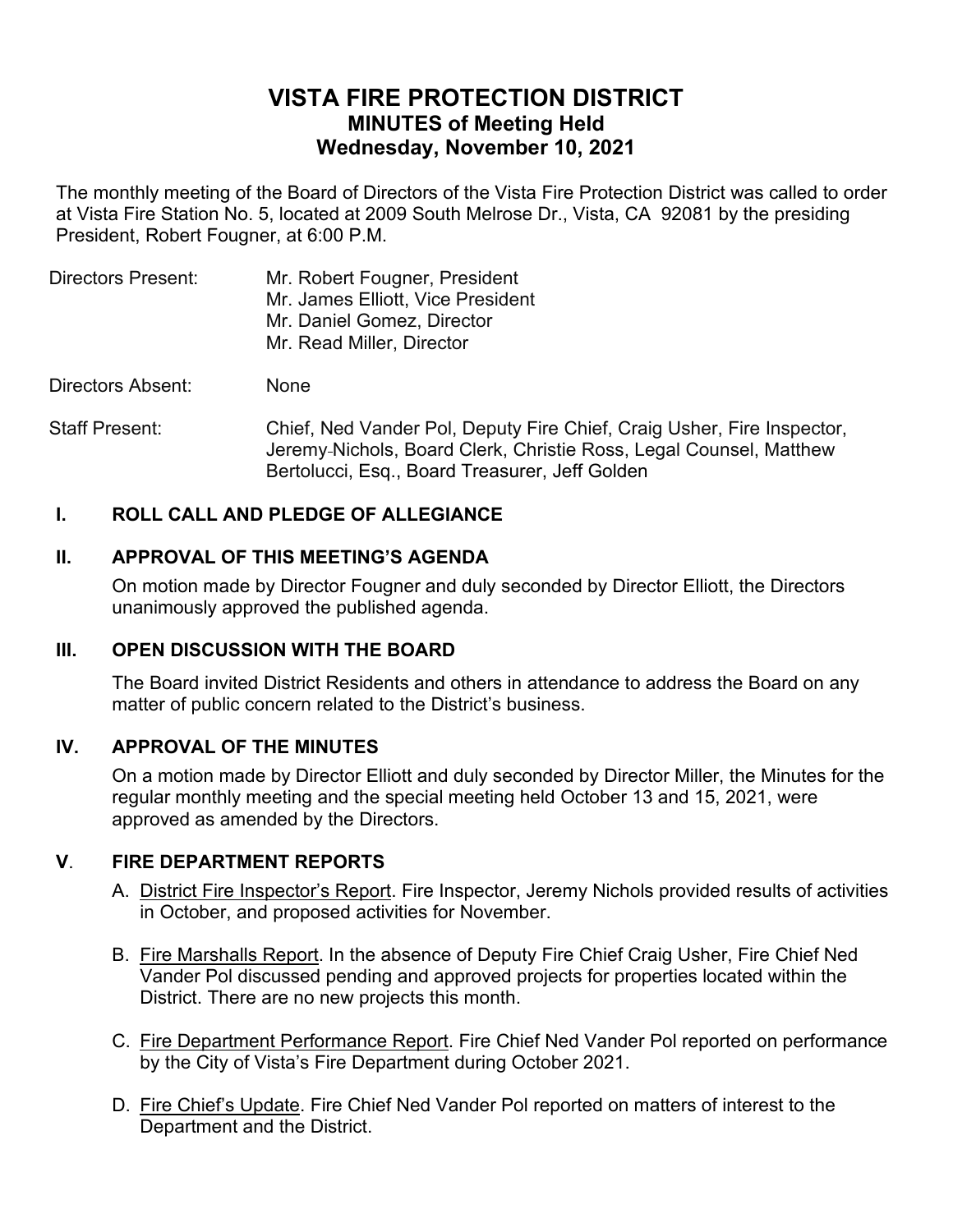# **VI. OFFICERS' REPORTS**

- A. Accounts Payable. The Treasurer presented for approval the District's Accounts Payable for the month of October 2021. On motion made by Director Elliott, and duly seconded by Director Gomez, the Directors present approved the payments as listed in the amount of \$52,379.25 for the month of October.
- B. Portfolio Summary. The Board reviewed the Treasurer's Report on the District Investments as of October 31, 2021.
- C. Fire Mitigation Fees. The Treasurer provided an update on the Mitigation fund balances held by the District and the City.
- D. Legal Affairs. District Counsel reported on the status of pending matters.

#### **VII. COMMITTEE REPORTS**

- A. Fuel Modification. The Subcommittee and staff reported on the status of the Anchor Point study.
- B. Panoramic Property. The Subcommittee on Panoramic reported on the status of the District's invitations of interest for purchase of the District's surplus property.
- C. Response Times. The Subcommittee reported on outreach to adjoining agencies and proposals for staff assistance.
- D. Redevelopment Of Fire Station No. 3. The Subcommittee reported on the status of discussions concerning joint funding for the redevelopment of Station No. 3.

# **VIII. SPECIAL MATTERS DESIGNATED FOR CONSIDERATION**

A. December Meeting. The Directors discussed the necessity of holding the regular monthly meeting in December. The meeting will be held at the regularly scheduled time of the second Wednesday of the month.

# **IX. CONTINUING BUSINESS**

- A. Emergency Access Roads. Director Miller provided an update on the status of the Emergency Access Roads, including approval of a contractor's proposal for drainage work. On a motion made by Director Miller and duly seconded by Director Elliott, the board members present unanimously approved the funds of \$7,600 for Bistline Engineering to begin needed drainage work within the District.
- B. District Administrative Manager. Director Elliott reported on the status of the Subcommittee's efforts to recruit a District Administrative Manager.

# **X. NEW BUSINESS**